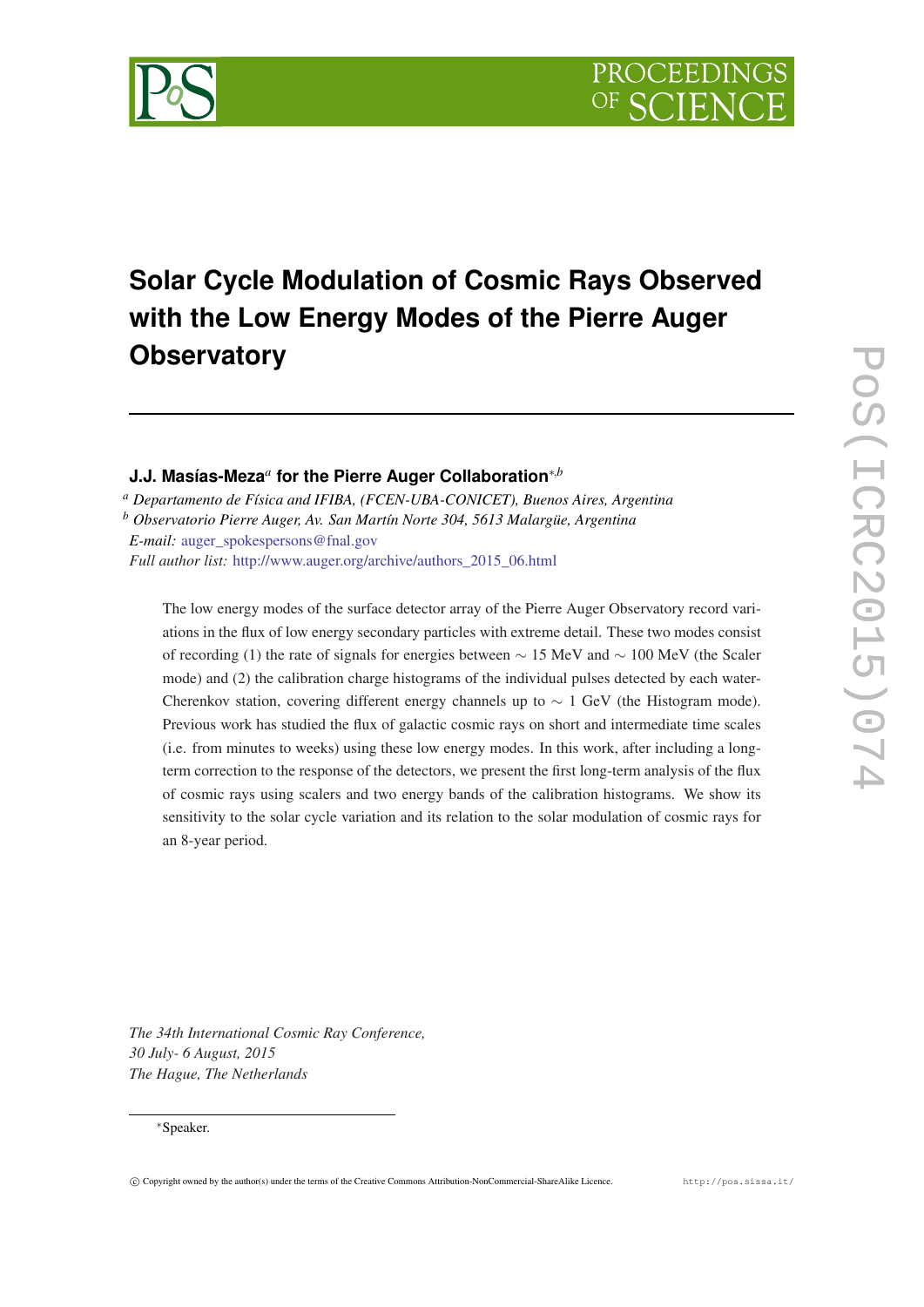#### 1. Introduction

In the interplanetary medium, the transport of high-energy/non-thermal charged particles with Larmor radius comparable to or smaller than the Heliosphere size, is sensitive to solar magnetic activity, mainly due to its effects (on various space-time scales) on several heliospheric properties.

While many of these effects have been studied since the 1960's, mainly using neutron monitors, during the last decade several new particle detectors (such as muon telescopes or the low energy modes of some high energy observatories) have also begun helping us to better understand the physical processes in the heliosphere that affect the propagation of these energetic particles.

In particular, the solar modulation of galactic cosmic rays (GCRs) on time-scales from minutes to several days, has been studied recently using the flux of secondary particles detected by the surface detector array (SD) of the Pierre Auger Observatory [\[1,](#page-7-0) [2,](#page-7-0) [3\]](#page-7-0). These studies quantified the sensitivity of GCRs to specific transient interplanetary structures for different energies [[4](#page-7-0)].

The Pierre Auger Observatory [[5\]](#page-7-0) is located at Malargüe, Argentina (69.3° W, 35.3° S, 1400 m a.s.l.), and was designed for the study of cosmic rays (CRs) at the highest energies. Its SD array consists of 1660 water-Cherenkov detectors (WCD), arranged in a triangular grid with a spacing of 1500 m, distributed over an area of 3000 km<sup>2</sup> .

Measurements of low-energy cosmic rays (primary energies from  $\sim 10$  GeV to a few TeV [\[3\]](#page-7-0)) can be performed at the Pierre Auger Observatory by exploiting two different low energy modes implemented at the Observatory. These produce complementary sets of data [\[4\]](#page-7-0): the Scaler and Histogram modes. The Scaler Mode is a particle counter mode. It was implemented in all the detectors of the SD array and these data are recorded for every station every second, reaching typical counting rates of  $\sim 1.8 \times 10^8$  counts per minute. From September 2005, it has recorded the number of signals detected above a very low threshold of 3 ADC counts above the station baseline and with an upper cut of 20 ADC counts. This range of ADC counts corresponds to a deposited energy  $E_d$  (in the detector volume) between  $\approx 15 \text{ MeV}$  and  $\approx 100 \text{ MeV}$  [[2](#page-7-0)].

The Histogram mode comes from measuring the properties of pulse signals produced by the particles interacting with the water volume. In particular, one-minute histograms are built at each SD station from the peak of each signal (peak histograms), and from the total charge deposited at the photomultiplier tubes (PMTs) of the detectors (charge histograms), which is proportional to the deposited energy within the detector volume [\[6](#page-7-0)]. Thus, after a calibration process considering the energy deposited *E<sup>d</sup>* by a central and vertical muon (equivalent to a signal of 1 VEM, for vertical equivalent muon), it is possible to construct histograms of deposited energy up to  $\sim 1$  GeV. The use of histogram data allows us to study the variation of the counting rates in different energy-deposit bins, corresponding to different CR primary energies [\[4](#page-7-0)]. There are two particular ranges that will be analyzed in the present paper: one comparable to deposited energies of the scaler mode  $(E_d)$ between 60 MeV and 120 MeV), and one associated with energies deposited by single muons near the range associated with vertical incidence  $(E_d$  between 200 MeV and 280 MeV).

Both Scaler and Histogram modes are complementary in some sense, and so it is also possible to make a cross-check of the two kinds of data for making consistency tests.

By using the data described above, we have studied so far [\[1,](#page-7-0) [2](#page-7-0), [4](#page-7-0), [3](#page-7-0)] transient phenomena of solar origin such as, for instance, Forbush decreases produced by Interplanetary Coronal Mass Ejections and the daily modulation of the counting rate. In this paper, for the first time, we exploit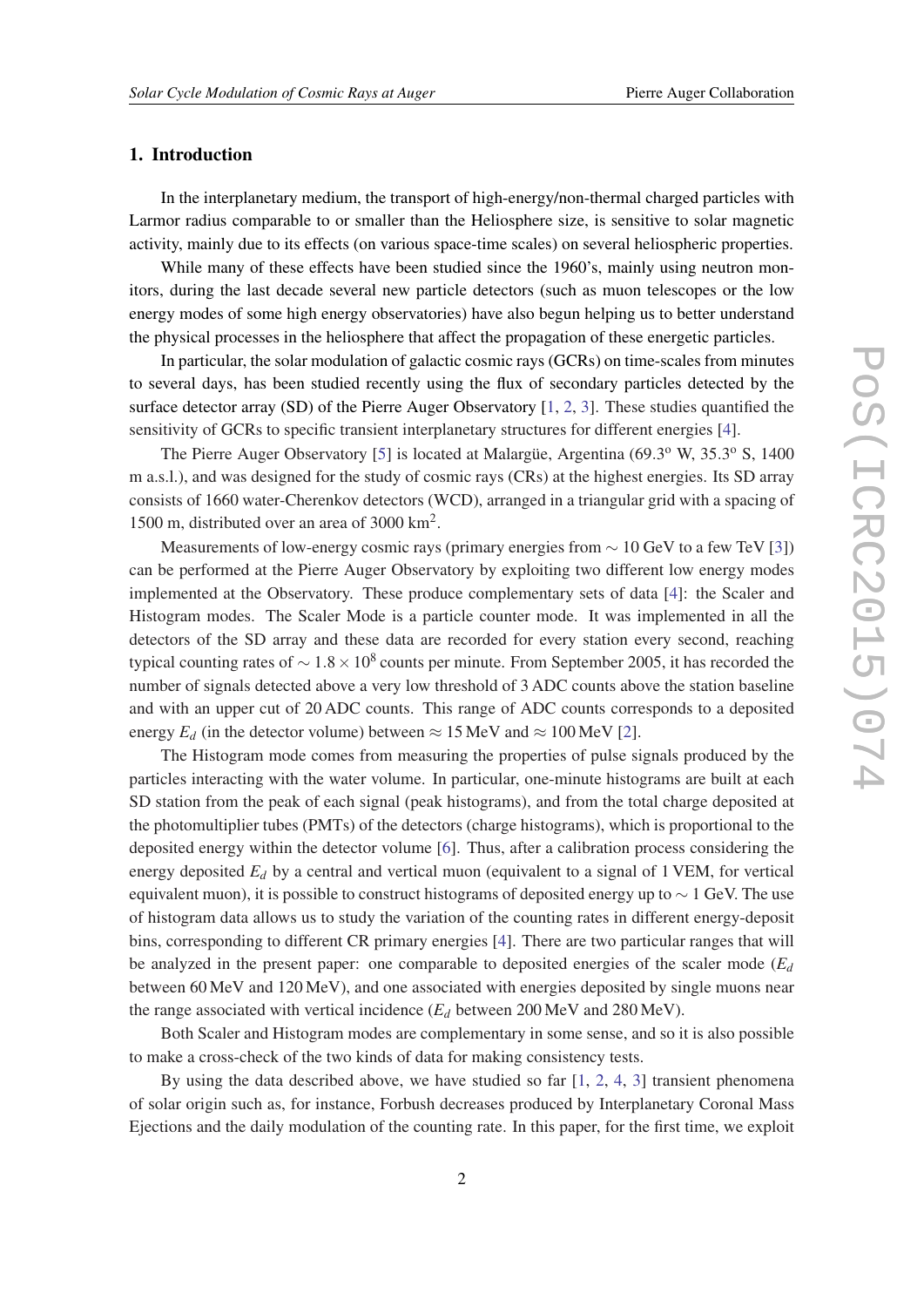these data to study CR variations over time-scales close to that of one solar cycle. The data used in the following span an 8-year period from January 2006 to December 2013.

In section 2 we describe the general data treatment and selection criteria applied to Scaler and Histogram data. In section [2.1](#page-3-0), we present the corrections that we apply to the data to take into account the long-term variations of the response of the water-Cherenkov detector to particles. This correction is followed by a data rejection, described in section [2.2,](#page-4-0) and then we describe [\(2.3](#page-4-0)) how we account for atmospheric effects (mainly due to pressure) on the rate of observed particles. Then, in Sections [3](#page-5-0) and [4,](#page-6-0) we show the behavior of the corrected counting rate at different energies and over 8 years, and compare them with neutron-monitor data, giving a discussion and our conclusions for this paper.

### 2. Data Treatment

It is well established that the so called Area over Peak (AoP) signals characterize the long-term (years) variations of the response of a WCD to particles (see for example [\[7,](#page-7-0) [5](#page-7-0)] and cited references therein). This AoP is a proxy for the impulse response of the detector to individual muons, and is defined as the ratio of the deposited charge (VEM<sub>0</sub>) to the peak (VEM<sub>p</sub>) of the pulses associated to the passage of vertical muons trough the water volume:

$$
AoP = \frac{VEM_q}{VEM_p}.
$$
\n(2.1)

As the signals given by extensive air shower detected in the WCD are calibrated in terms of the instantaneous value of the charge corresponding to the VEM [\[6\]](#page-7-0), these variations do not affect the standard data reconstruction and analysis. Even so, since the data of the low energy modes are based on the detector response to secondary particles produced during the interaction of CRs with the atmosphere, the AoP variation with time could affect the rates measured in those modes and so has to be corrected when long-term solar modulation effects (such as the eleven year solar cycle) are to be studied.

In this section we explore the effect of the AoP evolution as a function of time on the scaler rate and histograms at the individual station level, and then implement a procedure to correct the long-term behaviour for this effect.

The main interest of this work is to analyze the corrected data from the two modes (Scalers and Histograms) and to find the physical long-term flux of atmospheric secondaries as measured by the entire array. To do this, we introduce a particular data analysis process at the individual detector level.

The high statistics of the array allow us to introduce restrictive filters to guarantee the quality of the data we include in this study. We only include data that satisfy the following conditions: 1) the three PMTs of the detector must be operative (this information is obtained by counting the number of working PMTs in the monitoring data as a function of time), 2) the average number of operative detectors must be: 2.a) for scalers: larger than than 600 within 5 minutes intervals; 2.b) for histograms: larger than 150 within 15 minutes intervals; and 3) for histogram data we include an additional criterion: we only use histograms whose first local maximum (the so called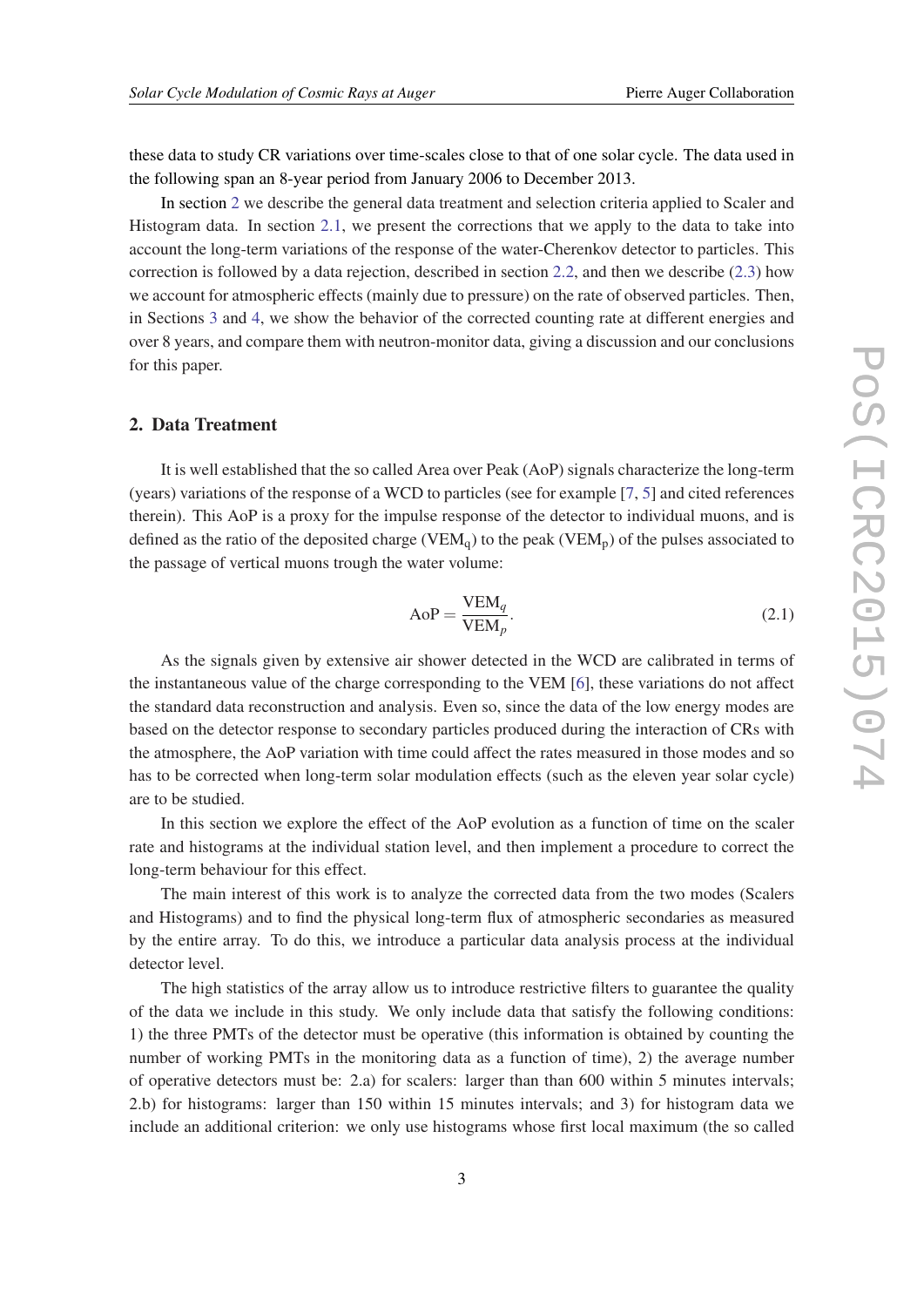<span id="page-3-0"></span>

**Figure 1:** Two dimensional histogram showing the correlations between the Scaler rates  $S_{id}$  and  $AoP_{id}$ at individual WCD station data. Left panel: using scaler data averaged over 5-day time windows. Right panel: we show the rate, for the band where the muon content is dominant, for charge histograms at 15-min resolution level. This band is shown as an example; for the rest of the energy channels, the correlations have different slopes but similar structures, as shown in figure [2](#page-5-0). The bin widths in AoP and the normalized rates are respectively 0.04 and 0.014. The dashed red lines represent the linear fits obtained from equation (2.2).

electromagnetic peak) is located at values of deposited energies larger than 20 MeV. Histograms that do not fulfill this condition are very few but have typically noisier rates and are discarded.

#### 2.1 Area over Peak correction

In the following section we present corrections by looking for linear correlations between AoP and count rates (scaler and histograms) at the individual SD level.

A strong correlation is found when the data from the whole array are considered, as can be seen in Figure 1. These data show that detectors with large AoP values also have large scaler rates. This can be understood since large AoP implies a better response of the detector to individual particles. From the Scaler point of view, larger pulses implies that more pulses will reach the counting threshold to be recorded.

In the following notation, it is understood that  $S_{id}$  is the scaler rate of the WCD station with identification number *id*, and that it is normalized by the whole array temporal average  $S^{phys} = \langle \langle S^{phys}_{id}(t) \rangle_{\forall id} \rangle_{\forall t}$ , such that  $S_{id} = S^{phys}_{id} / S^{phys}$ , where the superindex *phys* refers to magnitudes in physical units. Similarly, we will assume that the histograms rates *Hid*,*<sup>e</sup>* are normalized by the whole array time average at each energy band  $E_d$  indexed with *e*, denoted by  $\mathcal{H}_e^{phys}$  =  $\langle \langle H_{id}^{phys} \rangle$ *id*,*e* (*t*) $\rangle$ ∀*id* $\rangle$ ∀*t*, such that  $H_{id,e} = H_{id,e}^{phys}$  ${}_{id,e}^{phys}/\mathcal{H}_e^{phys}$ . The deposited energy band rates have been processed in uniform intervals of 20 MeV in the range  $E_d = (0 - 1000)$  MeV; so that energy indices are  $e = 0, 1, 2, \dots$ 49. To account for the AoP effect we fit a linear regression:

$$
S_{\rm id} = m^{\rm S, AoP} \text{AoP}_{id} + b^{\rm S, AoP}
$$
  
\n
$$
H_{\rm id,e} = m_e^{\rm H, AoP} \text{AoP}_{id} + b^{\rm H, AoP},
$$
\n(2.2)

obtaining slopes with statistical errors of the order of 1% for scalers and histograms for the [2](#page-5-0)006–2013 period. The values of  $m^{S, A \circ P}$  and  $m_e^{H, A \circ P}$  are shown in the left panel of Figure 2. The dependence of  $m_e^{H, A \circ P}$  on energy is closely related to the long-term evolution of the charge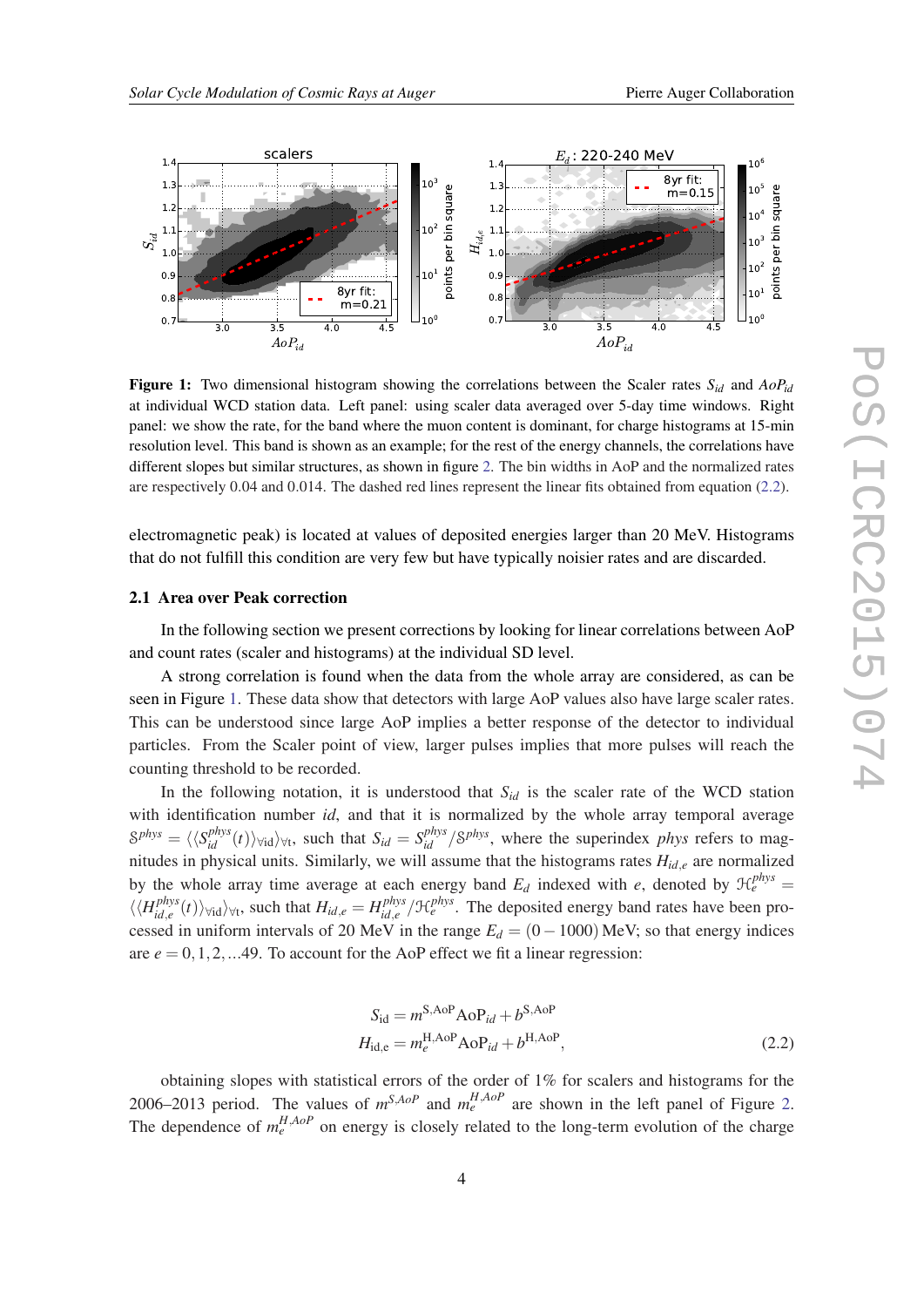<span id="page-4-0"></span>histograms. An example of the linear fits for the energy range channel between 220 MeV and 240 MeV is shown in the right side of Figure [1.](#page-3-0)

To perform a first-order correction in the individual scalers  $(S_{id})$  and histograms  $(H_{id,e})$ , we apply a linear detrend on the individual  $AoP<sub>id</sub>$  as follows:

$$
S_{\rm id}^{\rm corr/AoP}(t) = S_{\rm id}(t) - m^{\rm S,AoP}(\rm AoP_{\rm id}(t) - \overline{AoP})
$$
  
\n
$$
H_{\rm id,e}^{\rm corr/AoP}(t) = H_{\rm id,e}(t) - m_e^{\rm H,AoP}(\rm AoP_{\rm id}(t) - \overline{AoP}),
$$
\n(2.3)

where  $S_{\text{id}}^{\text{corr/AoP}}$  and  $H_{id,e}^{corr/AoP}$  $\int_{id,e}^{corr/ACT}$  are the rates corrected for the AoP modulation. The global average over the considered detectors and the whole time period is given by  $\overline{AoP} = \langle \langle AoP_{id}(t) \rangle_{\forall id} \rangle_{\forall t}$ . The number of detectors included in the average calculation is not necessarily the whole array, as the detectors must pass the filters mentioned earlier in this section. The average term has been added in order to conserve the mean values:  $\langle \langle S_{id}^{corr/AoP}(t) \rangle_{\forall id} \rangle_{\forall t} = 1$ , and similarly  $\langle \langle H_{id,e}^{corr/AoP}(t) \rangle_{\forall id} \rangle_{\forall t}$  $\langle t^{corr/AGP}_i(t) \rangle_{\forall id} \rangle_{\forall t} = 1.$ 

#### 2.2 Data rejection method

Once we have obtained the mean value for the AoP corrected scalers and bands-of-histogram rates, we need to take into account those outlier values that do not fit within this correction. To do this, we introduce the following data rejection method: we discard all the scalers  $S_{id}^{corr/AoP}(t)$ outside 2.5 $\sigma(t)$  from the mean value  $\langle S_{id}(t)\rangle_{\forall id}$ , where  $\sigma(t)$  is the standard deviation determined from the set of data of the entire array in a 5 minute window centered at time *t*.

At this point, we note that when averaging over the entire array, the data are still noisy for some time intervals where the number of detectors contributing data is low. Thus, we include additional filtering criteria, to both the Scaler and Histogram rates:

- 1. for each time bin, using a moving window centered average with a sliding window of 4 months length, we determine the mean and the standard deviation  $\sigma_N$  of the number of working detectors as a function of time. Those periods where the instantaneous number of detectors is not within  $\pm 1\sigma_N$  respect to that mean value are discarded; and
- 2. the instantaneous  $\langle \text{AoP}_{id}(t) \rangle_{\forall id}$  value must be inside  $\pm 3.3\sigma(t)$  with respect to the mean of the 4-months period.

#### 2.3 Pressure correction

To obtain the physical signal we still have to correct for the atmospheric pressure effect in the flux. This effect is evidenced as the usual anticorrelation, and the linear parameters can be obtained from the fit of a linear function for the flux as the function of atmospheric pressure. The corresponding slopes for the scalers rates,  $m^{S,press}$ , and for the histograms bands,  $m_e^{H,press}$ , can be seen in the right panel of Figure [2.](#page-5-0) After applying this correction we finally obtain the AoP and pressure corrected rates  $\langle S_{\text{id}}^{\text{corr/AoP}}(t) \rangle_{\text{Vid}}^{\text{corr/press}}, \langle H_{\text{id,e}}^{\text{corr/AoP}}$  $\binom{\text{corr/AooP}}{\text{tid,e}}(t)$ <sub>Vid</sub> , that will be described in the next section.

For discussions hereafter, we will use the abbreviated notation  $\widetilde{H}_e^{phys} = \mathcal{H}_e^{phys} \times \langle H_{\text{id},e}^{\text{corr/AoP}}\rangle$  $\lim_{\text{id,e}}^{\text{corr/AoP}}(t)\rangle_{\forall \text{id}}^{\text{corr/press}},$ which refers to histogram rates corrected by AoP and barometric effects, with physical units at each energy band *e*.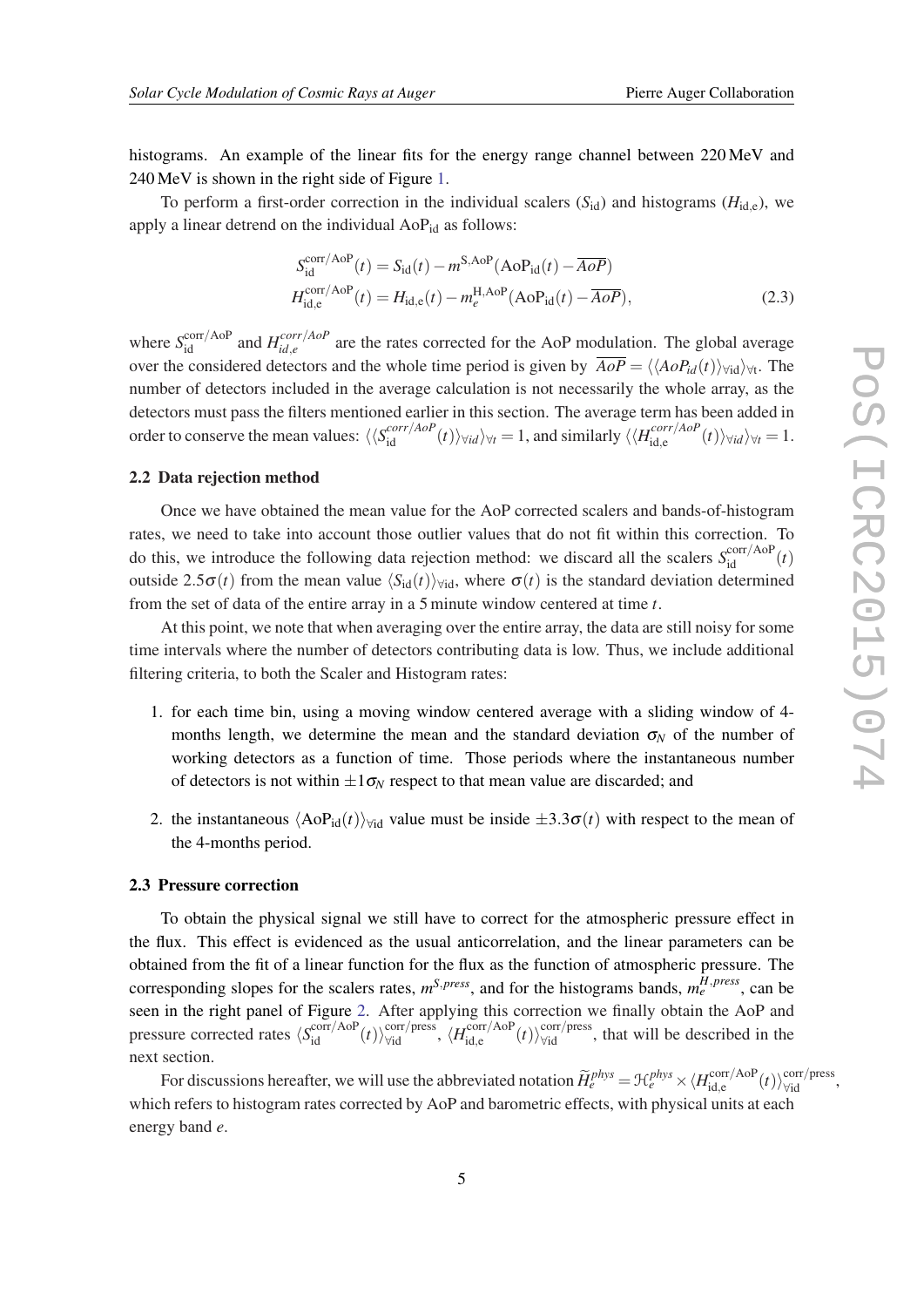<span id="page-5-0"></span>

Figure 2: Left: slopes  $m_e^{\text{H,AoP}}$  (black dotted lines) from fits to the correlations between charge histogram counts and AoP as shown in Figure [1](#page-3-0). Units are in percentage per AoP unit, and the errors are of the order of 1%. In the inset the corresponding unique value for scalers *m* <sup>S</sup>,AoP is shown. Right: slopes *m <sup>S</sup>*,*press* and *m*<sup>*H*,*press*</sup> (black dotted lines) from fits to correlations between histogram rates and atmospheric pressure. As in the left pannel, in the inset the corresponding slope for the Scaler rate with pressure is shown. In both cases, red and blue bands correspond to the  $H_{sc}$  and  $H_{\mu}$  rates, defined in section 3.

#### 3. Results and Discussion

In left panel of Figure [3](#page-6-0) we show the long-term pressure-corrected Scaler rates. Grey and black curves show data without and with AoP correction, respectively.

Some differences between the rate of muons and the rate of neutrons (e.g. observed by Neutron Monitors) are known, e.g. due to local atmospheric effects and associated primary energies [[8](#page-7-0)] and because of the different production rates during the shower. However, in the left panel of Figure [3](#page-6-0), we present a comparison of observations of the Pierre Auger Scaler mode with data from different neutron monitors (McMurdo, Kiel, and Athens), which have different rigidity cut-offs because of their different geographic locations. Notice that the AoP-corrected Scalers present a global maximum near the middle of 2009, in agreement with the time when neutron monitors observe the maximum flux of GCRs associated with the minimum of solar activity, toward the beginning of the solar cycle 24. As expected, the amplitude of the GCR modulation at different stations decreases monotonically as the geomagnetic rigidity cutoff of each site increases. It should be noted that the rigidity cutoff at Malargüe ( $R<sub>c</sub> = 9.8$  GV) is well below the characteristic energy of GCRs flux observed with the Scaler mode at Pierre Auger Observatory, which has a median value estimated as  $\sim$  90 GeV (see [\[3](#page-7-0)]).

To explore the effects of the solar modulation in different energy ranges, we consider two different channels of deposited energy: low and high energy.

The low energy channel is obtained from integrating the histograms between 60 MeV and 120 MeV of deposited energy, which is related to the scaler trigger bounds and comes from  $H_{sc}(t)$  =  $\sum_{e=3}^{5} \widetilde{H}_{e}^{phys}(t) / \sum_{e=3}^{5} \mathcal{H}_{e}^{phys}$ . For this channel we consider limits at  $E_d = (60-120)$  MeV because, for energies  $E_d \lesssim 60$  MeV, the rate could be affected by the trigger system of the detector.

The high energy channel is related to the second peak of the charge histograms, where vertical muons become the predominant component.It is obtained from  $H_{\mu}(t) = \sum_{e=10}^{13} \widetilde{H}_e^{phys}(t) / \sum_{e=10}^{13} \mathcal{H}_e^{phys}$ , corresponding to  $E_d$  =(200-280) MeV.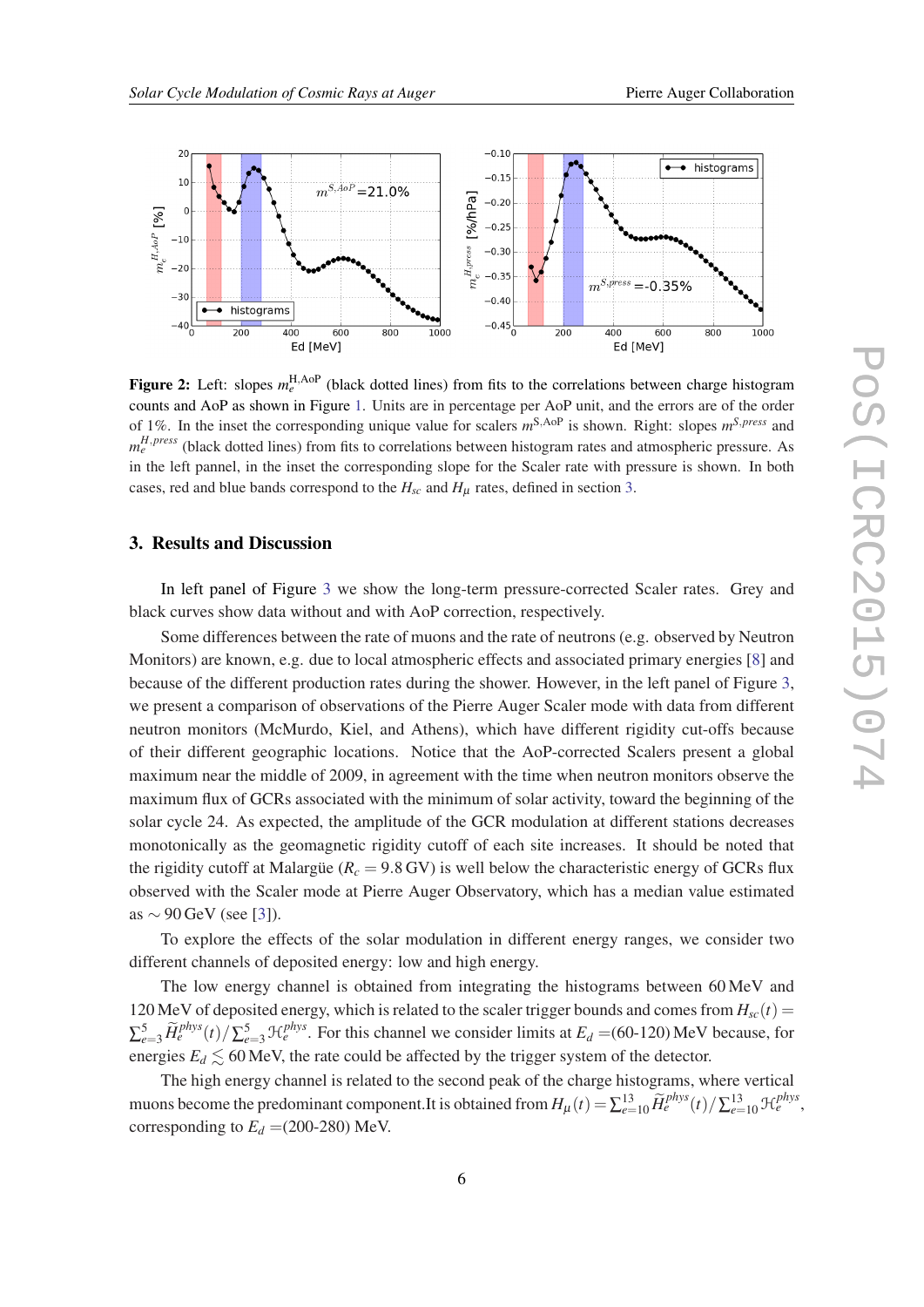<span id="page-6-0"></span>

Figure 3: Left panel: Long-term of pressure-corrected Scalers with AoP correction (black dots) and without AoP correction (gray line), compared with different NMs (inset shows geomagnetic rigidity cut-off). The lower Auger amplitude of the solar cycle modulation is consistent with the decreasing trend for high rigidity NMs. Right panel: time profiles for *Hsc* (red) and *H*<sup>µ</sup> (blue); both normalized by their time average. In black, the same scaler profile as in left panel. The three profiles show a global peak at the solar minimum period. Note that the global peak at lower energies is stronger than at higher energies, as expected.

The long-term profiles for  $H_{sc}$  and  $H_{\mu}$  are shown in the right panel of Figure 3. In this figure it is also possible to see a global maximum flux of particles near the middle of 2009, at the same time as in the Scalers.

Furthermore, we find that, as expected, the peak at lower energies  $(H<sub>sc</sub>)$  is stronger than at higher energies  $(H_u)$ . Superposed to the rates of scalers and histograms, there is a pronounced annual modulation, that appears stronger in the Histogram data. This is a negative temperature effect (anticorrelation between the rate and the temperature), an effect that has been previously reported for muon detectors [[9](#page-7-0), [8\]](#page-7-0). The increase of the temperature causes a decrease of the air density, and consequently an increase of the volume of the atmosphere; therefore, charged pions are produced higher in the atmosphere and more muons will decay before reaching the detector level.

## 4. Summary and Conclusions

Summarizing, in the right panel of Figure 3 we present for the first time the long-term (8 years) behaviour for Scalers, for  $H_{sc}(t)$ , and for  $H_u(t)$ , measured by the low energy modes of the Pierre Auger Observatory, where the solar cycle (modulation associated with interplanetary physical mechanisms) and the daily modulation (associated with atmospheric physical processes) can be observed for the different energy bands of these modes.

The period observed corresponds to the last, very weak, period of solar activity, with a consequent interest of being associated with the lowest interplanetary effects on GCRs, ever recorded.

Other detectors that can provide such a long recording period, as the one presented here, are neutron monitors. However, the rates that we present correspond to higher energies than the ones observed using neutron monitors (which also are counters that do not distinguish different energies). Then, our observations can help to better understand the effects of different fundamental